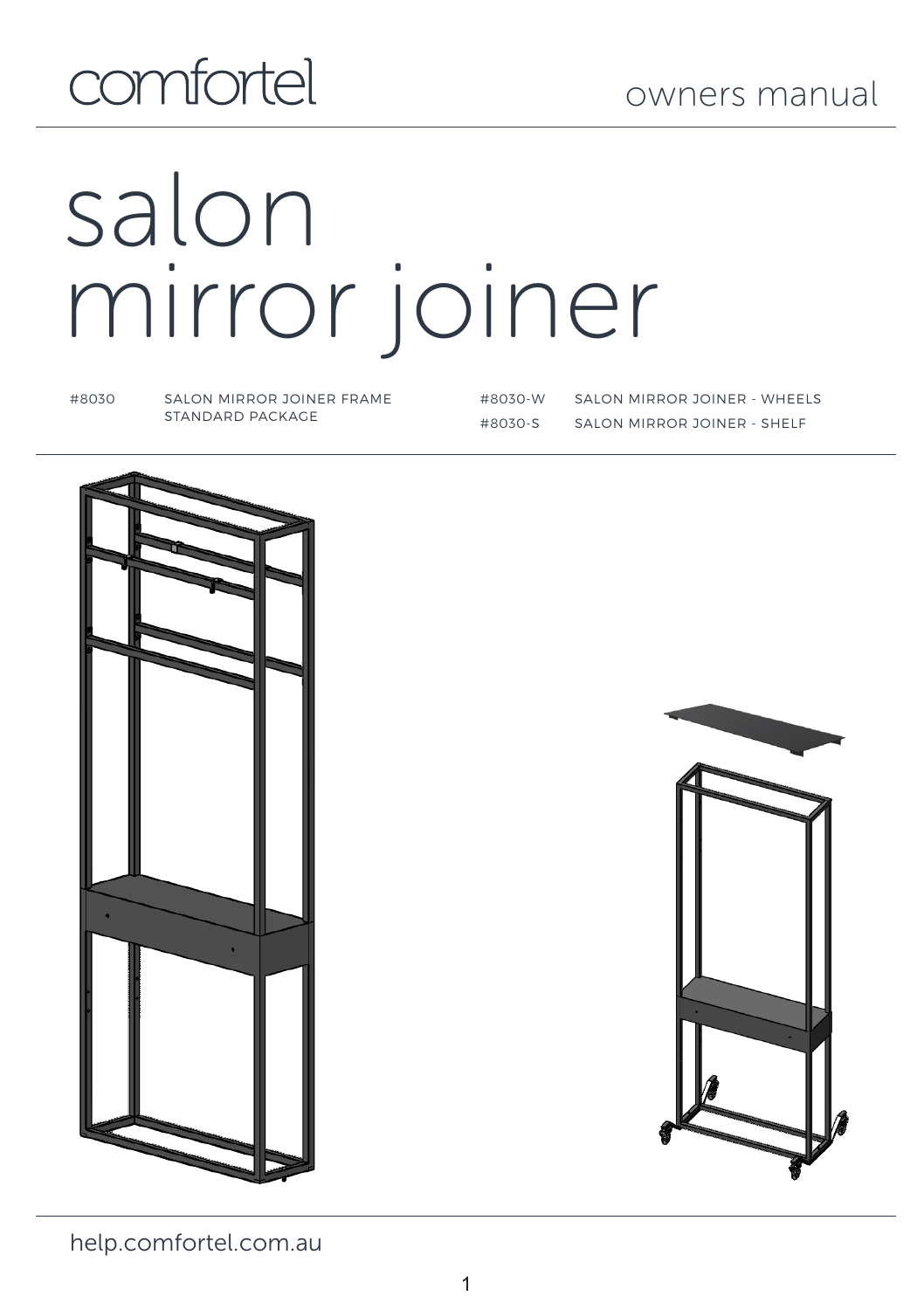#### IMPORTANT PLEASE READ THESE SAFETY INSTRUCTIONS 4

#### GENERAL SAFETY

- 1. Read carefully and keep these instructions in a safe place.
- 2. Use this product only for its intended function and do not use attachments not recommended by the manufacturer.
- 3. Do not use outdoors.



## IMPORTANT

PLEASE REFER TO MIRROR USER GUIDE WHEN INSTALLING TO DETERMINE BEST PRACTICE MOUNTING.

PLEASE USE CORRECT FIXTURES FOR MOUNTING BASED ON MIRROR & FLOOR TYPE. NO RESPONSIBILITY IS ACCEPTED FOR ANY DAMAGE OR INJURY CAUSED BY INCORRECT MOUNTING.

#### SPECIFICATIONS

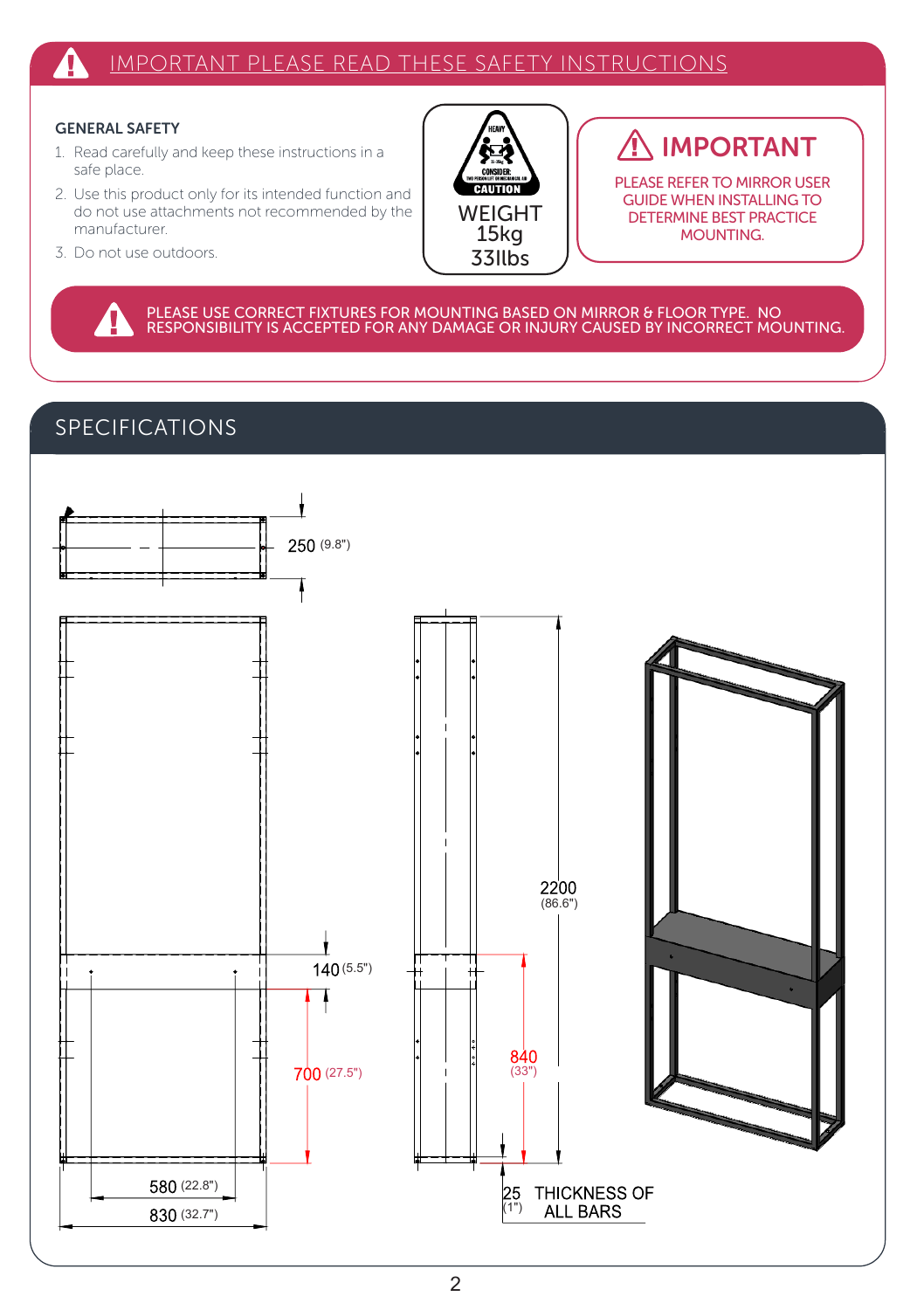

#8030-S SALON MIRROR JOINER - SHELF

|      |      | M8X40MM |
|------|------|---------|
| 2PCS | 4PCS | PCS     |
|      |      |         |

#8030-W SALON MIRROR JOINER - WHEELS

4PC 4PCS FOLDED HOOK HANGER HOOK

4PCS

INSTALLATION HOOK OPTIONS REFER TO SALON MIRROR OWNERS GUIDE TO DETERMINE WHICH HOOK SUITS INSTALLATION



#8030 SALON MIRROR JOINER FRAME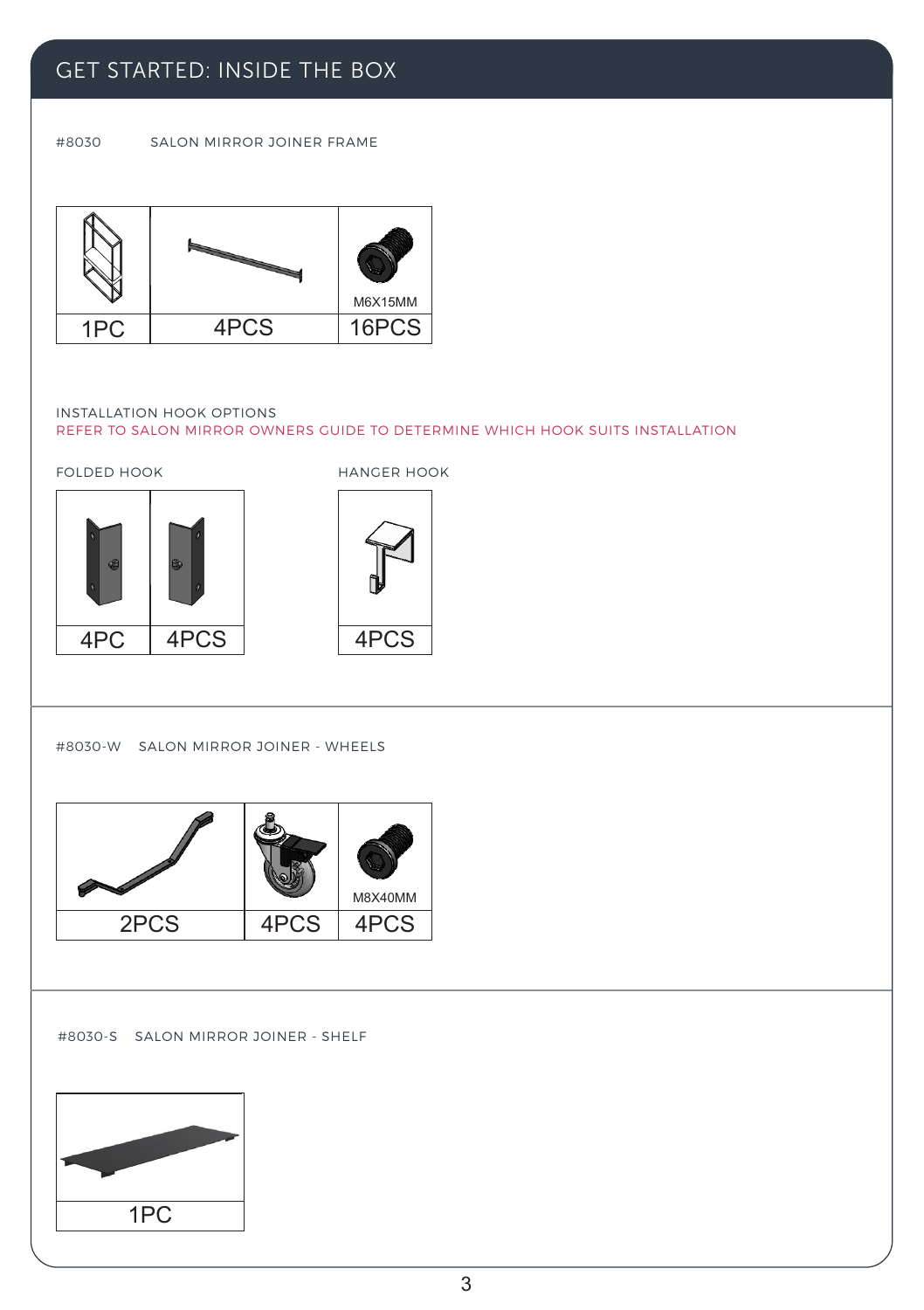#### ASSEMBLY: MIRROR JOINER FRAME

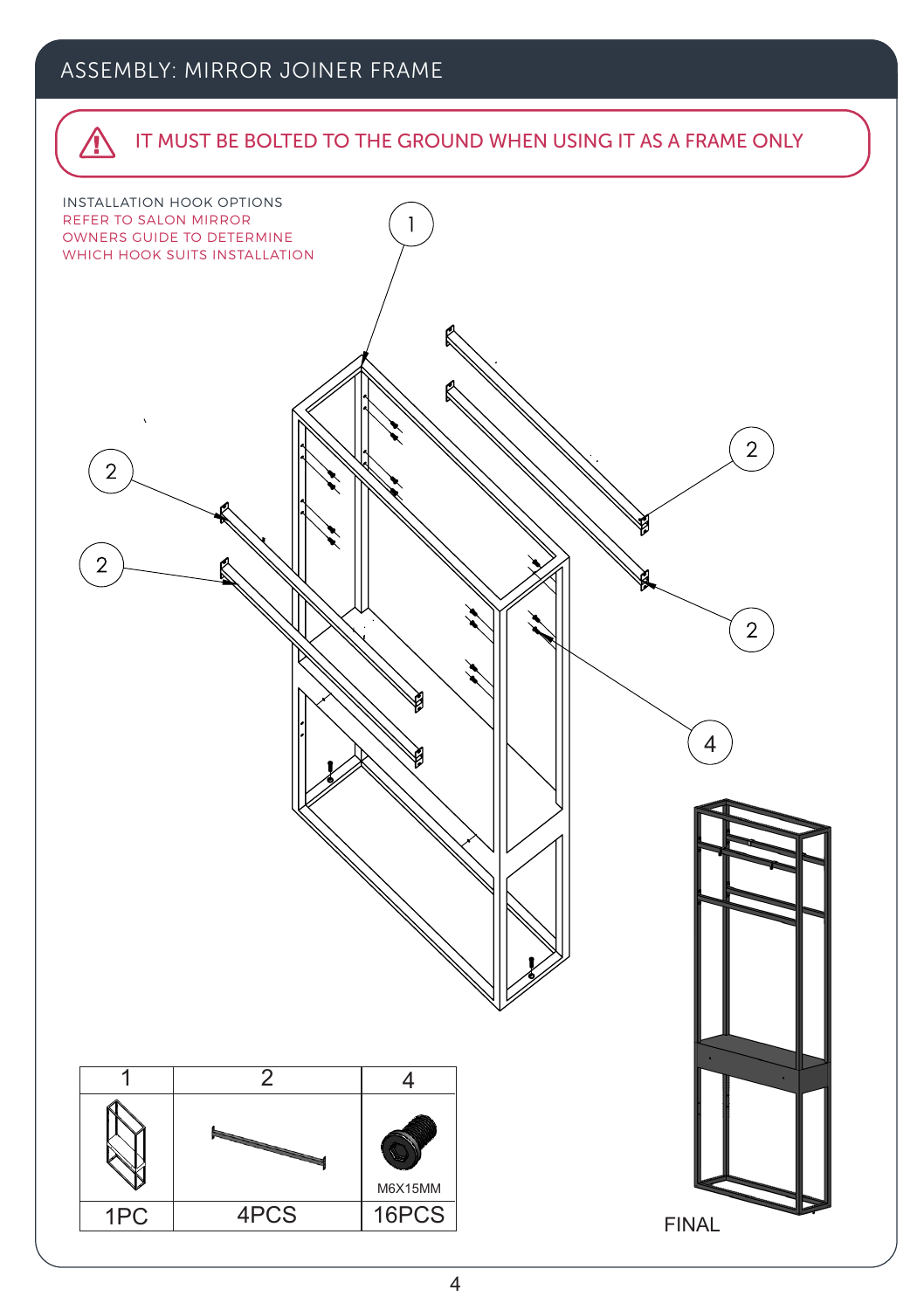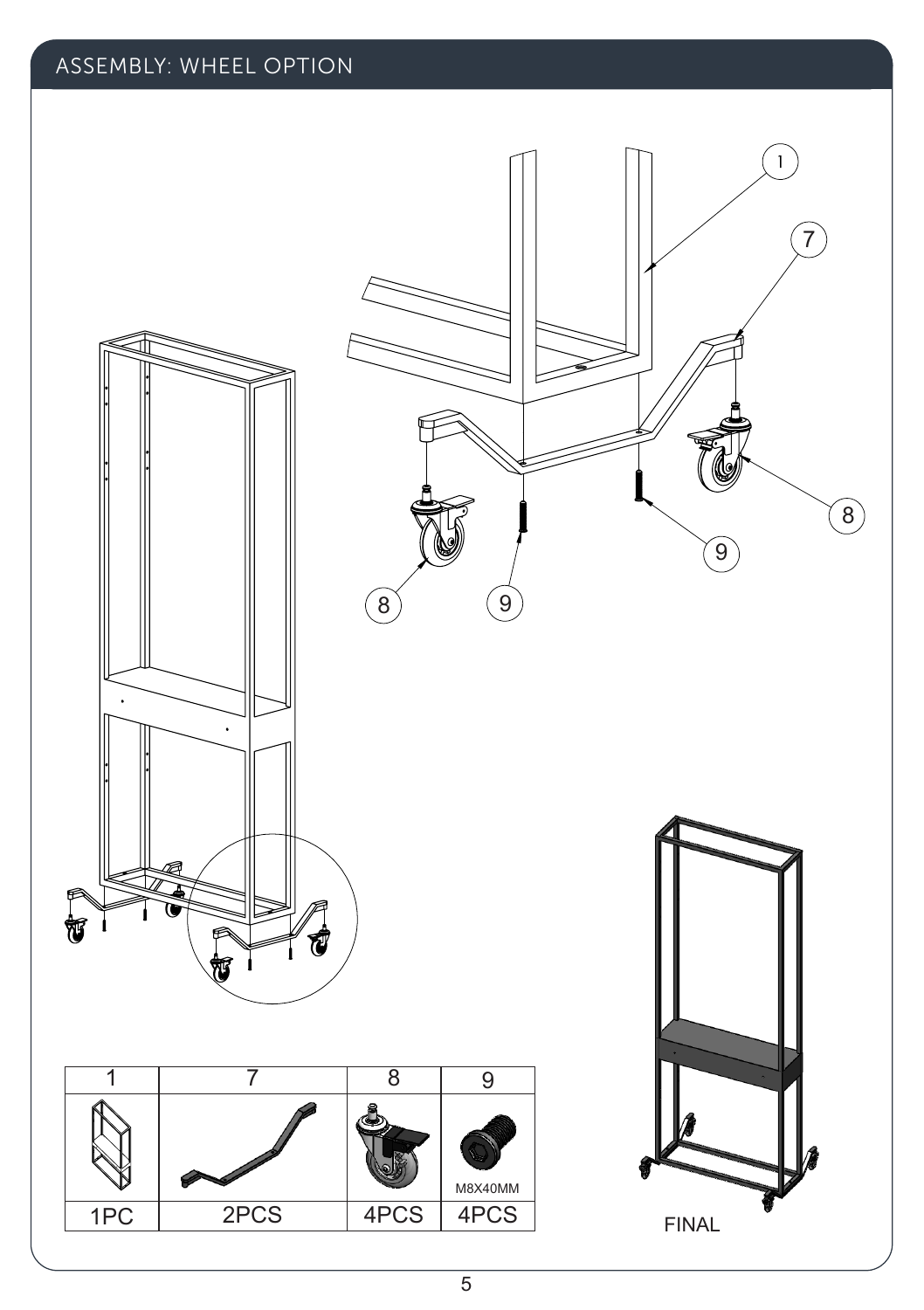#### ASSEMBLY: WORKBENCH

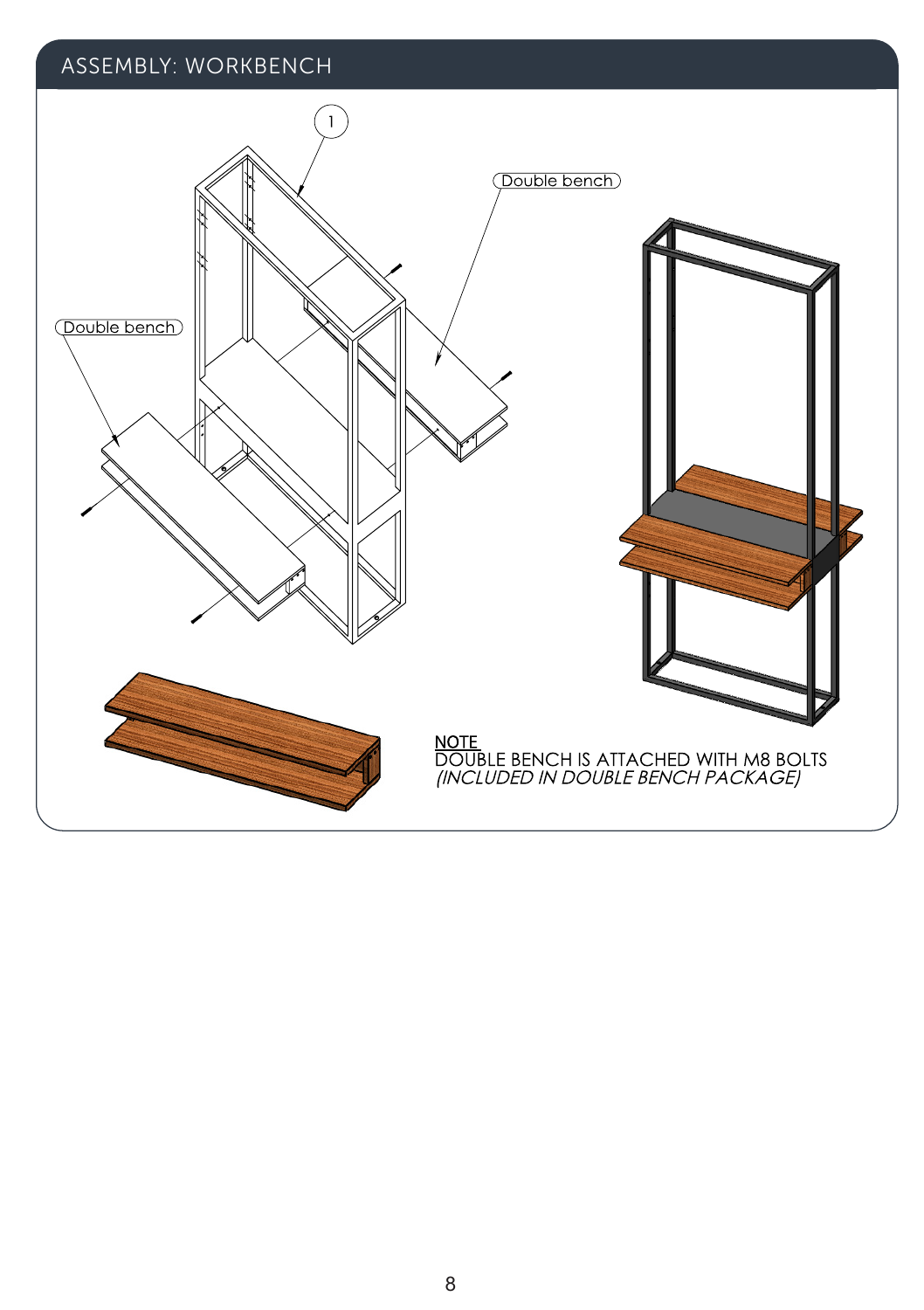### ASSEMBLY: SHELF